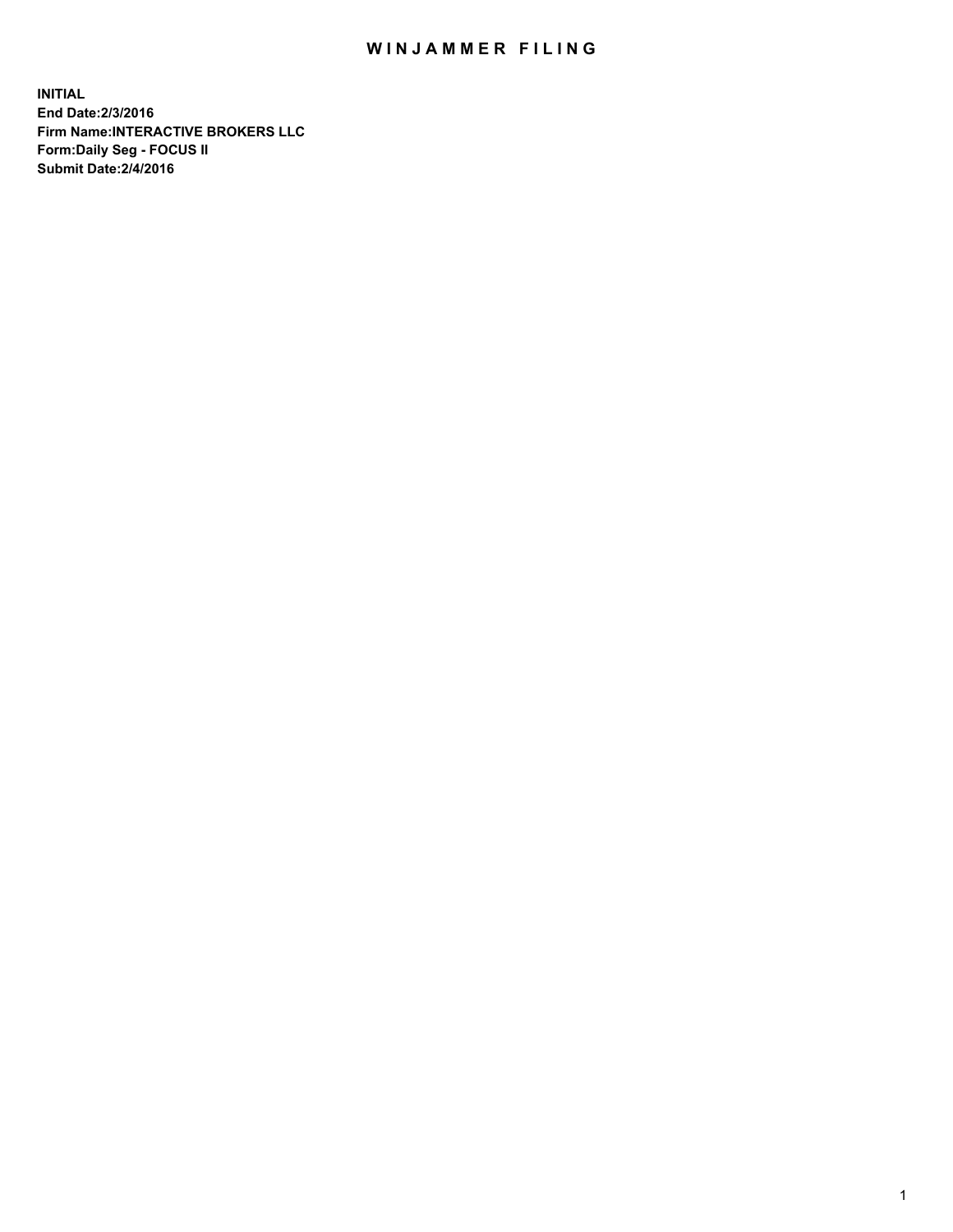## **INITIAL End Date:2/3/2016 Firm Name:INTERACTIVE BROKERS LLC Form:Daily Seg - FOCUS II Submit Date:2/4/2016 Daily Segregation - Cover Page**

| Name of Company<br><b>Contact Name</b><br><b>Contact Phone Number</b><br><b>Contact Email Address</b>                                                                                                                                                                                                                          | <b>INTERACTIVE BROKERS LLC</b><br><b>Alex Parker</b><br>203-618-7738<br>aparker@interactivebrokers.com |
|--------------------------------------------------------------------------------------------------------------------------------------------------------------------------------------------------------------------------------------------------------------------------------------------------------------------------------|--------------------------------------------------------------------------------------------------------|
| FCM's Customer Segregated Funds Residual Interest Target (choose one):<br>a. Minimum dollar amount: ; or<br>b. Minimum percentage of customer segregated funds required:%; or<br>c. Dollar amount range between: and; or<br>d. Percentage range of customer segregated funds required between:% and%.                          | <u>0</u><br>155,000,000 245,000,000<br><u>00</u>                                                       |
| FCM's Customer Secured Amount Funds Residual Interest Target (choose one):<br>a. Minimum dollar amount: ; or<br>b. Minimum percentage of customer secured funds required:%; or<br>c. Dollar amount range between: and; or<br>d. Percentage range of customer secured funds required between:% and%.                            | <u>0</u><br>80,000,000 120,000,000<br>0 <sub>0</sub>                                                   |
| FCM's Cleared Swaps Customer Collateral Residual Interest Target (choose one):<br>a. Minimum dollar amount: ; or<br>b. Minimum percentage of cleared swaps customer collateral required:% ; or<br>c. Dollar amount range between: and; or<br>d. Percentage range of cleared swaps customer collateral required between:% and%. | ₫<br>0 <sub>0</sub><br>0 <sub>0</sub>                                                                  |

Attach supporting documents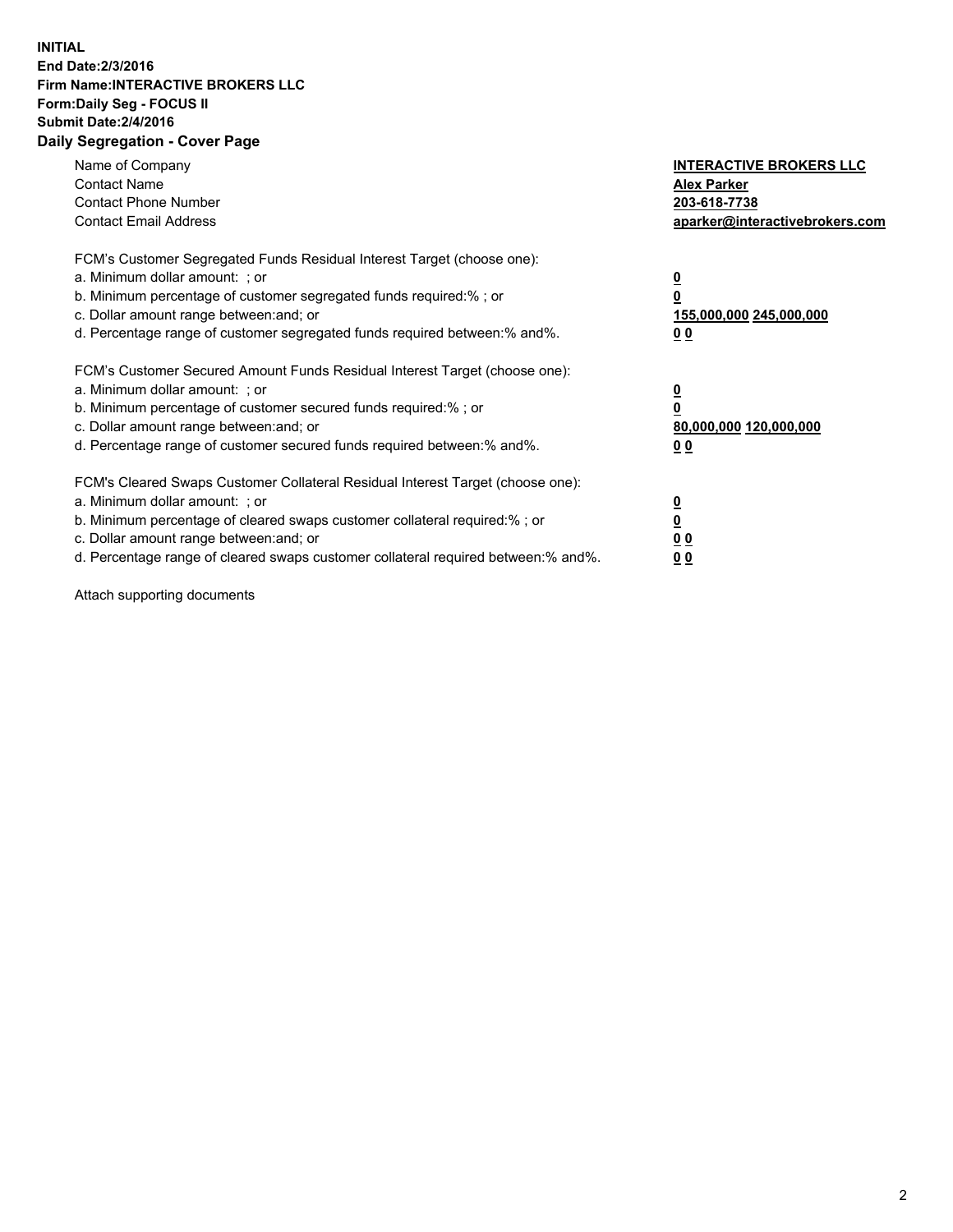## **INITIAL End Date:2/3/2016 Firm Name:INTERACTIVE BROKERS LLC Form:Daily Seg - FOCUS II Submit Date:2/4/2016 Daily Segregation - Secured Amounts**

|     | Foreign Futures and Foreign Options Secured Amounts                                         |                                   |
|-----|---------------------------------------------------------------------------------------------|-----------------------------------|
|     | Amount required to be set aside pursuant to law, rule or regulation of a foreign            | $0$ [7305]                        |
|     | government or a rule of a self-regulatory organization authorized thereunder                |                                   |
| 1.  | Net ledger balance - Foreign Futures and Foreign Option Trading - All Customers             |                                   |
|     | A. Cash                                                                                     | 337,198,848 [7315]                |
|     | B. Securities (at market)                                                                   | $0$ [7317]                        |
| 2.  | Net unrealized profit (loss) in open futures contracts traded on a foreign board of trade   | <u>-15,000,941</u> [7325]         |
| 3.  | Exchange traded options                                                                     |                                   |
|     | a. Market value of open option contracts purchased on a foreign board of trade              | 54,769 [7335]                     |
|     | b. Market value of open contracts granted (sold) on a foreign board of trade                | -122,595 [7337]                   |
| 4.  | Net equity (deficit) (add lines 1.2. and 3.)                                                | 322,130,081 [7345]                |
| 5.  | Account liquidating to a deficit and account with a debit balances - gross amount           | 306,289 [7351]                    |
|     | Less: amount offset by customer owned securities                                            | 0 [7352] 306,289 [7354]           |
| 6.  | Amount required to be set aside as the secured amount - Net Liquidating Equity              | 322,436,370 [7355]                |
|     | Method (add lines 4 and 5)                                                                  |                                   |
| 7.  | Greater of amount required to be set aside pursuant to foreign jurisdiction (above) or line | 322,436,370 [7360]                |
|     | 6.                                                                                          |                                   |
|     | FUNDS DEPOSITED IN SEPARATE REGULATION 30.7 ACCOUNTS                                        |                                   |
| 1.  | Cash in banks                                                                               |                                   |
|     | A. Banks located in the United States                                                       | 500,149 [7500]                    |
|     | B. Other banks qualified under Regulation 30.7                                              | 0 [7520] 500,149 [7530]           |
| 2.  | Securities                                                                                  |                                   |
|     | A. In safekeeping with banks located in the United States                                   | 362,613,243 [7540]                |
|     | B. In safekeeping with other banks qualified under Regulation 30.7                          | 0 [7560] 362,613,243 [7570]       |
| 3.  | Equities with registered futures commission merchants                                       |                                   |
|     | A. Cash                                                                                     | $0$ [7580]                        |
|     | <b>B.</b> Securities                                                                        | $0$ [7590]                        |
|     |                                                                                             |                                   |
|     | C. Unrealized gain (loss) on open futures contracts                                         | $0$ [7600]                        |
|     | D. Value of long option contracts                                                           | $0$ [7610]                        |
|     | E. Value of short option contracts                                                          | 0 [7615] 0 [7620]                 |
| 4.  | Amounts held by clearing organizations of foreign boards of trade                           |                                   |
|     | A. Cash                                                                                     | $0$ [7640]                        |
|     | <b>B.</b> Securities                                                                        | $0$ [7650]                        |
|     | C. Amount due to (from) clearing organization - daily variation                             | $0$ [7660]                        |
|     | D. Value of long option contracts                                                           | $0$ [7670]                        |
|     | E. Value of short option contracts                                                          | 0 [7675] 0 [7680]                 |
| 5.  | Amounts held by members of foreign boards of trade                                          |                                   |
|     | A. Cash                                                                                     | 94,450,917 [7700]                 |
|     | <b>B.</b> Securities                                                                        | $0$ [7710]                        |
|     | C. Unrealized gain (loss) on open futures contracts                                         | 1,236,092 <sup>[7720]</sup>       |
|     | D. Value of long option contracts                                                           | 54,769 [7730]                     |
|     | E. Value of short option contracts                                                          | -122,595 [7735] 95,619,183 [7740] |
| 6.  | Amounts with other depositories designated by a foreign board of trade                      | $0$ [7760]                        |
| 7.  | Segregated funds on hand                                                                    | $0$ [7765]                        |
| 8.  | Total funds in separate section 30.7 accounts                                               | 458,732,575 [7770]                |
| 9.  | Excess (deficiency) Set Aside for Secured Amount (subtract line 7 Secured Statement         | 136,296,205 [7380]                |
|     | Page 1 from Line 8)                                                                         |                                   |
| 10. | Management Target Amount for Excess funds in separate section 30.7 accounts                 | 80,000,000 [7780]                 |
| 11. | Excess (deficiency) funds in separate 30.7 accounts over (under) Management Target          | 56,296,205 [7785]                 |
|     |                                                                                             |                                   |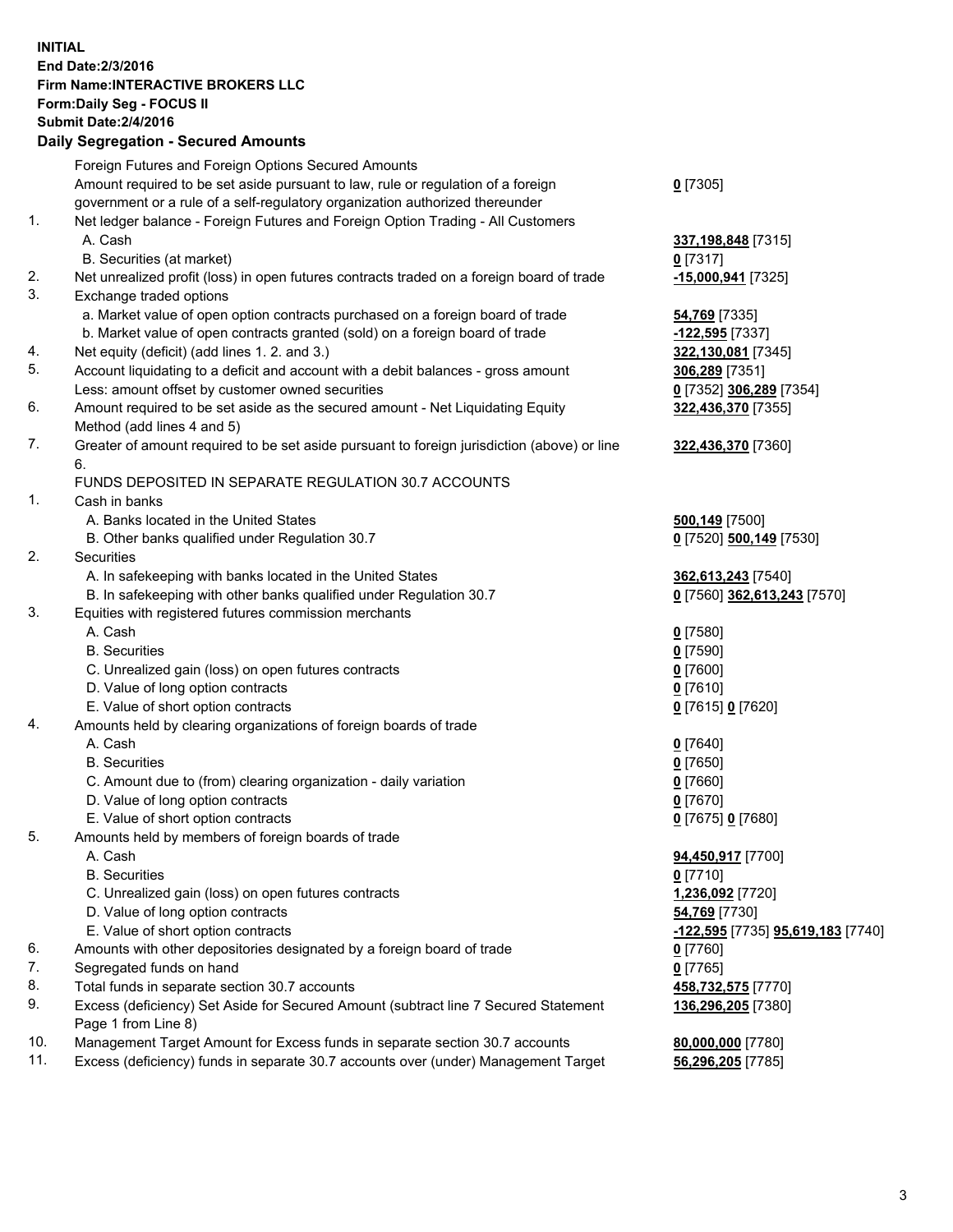**INITIAL End Date:2/3/2016 Firm Name:INTERACTIVE BROKERS LLC Form:Daily Seg - FOCUS II Submit Date:2/4/2016 Daily Segregation - Segregation Statement** SEGREGATION REQUIREMENTS(Section 4d(2) of the CEAct) 1. Net ledger balance A. Cash **2,631,401,662** [7010] B. Securities (at market) **0** [7020] 2. Net unrealized profit (loss) in open futures contracts traded on a contract market **22,851,513** [7030] 3. Exchange traded options A. Add market value of open option contracts purchased on a contract market **103,923,972** [7032] B. Deduct market value of open option contracts granted (sold) on a contract market **-197,142,519** [7033] 4. Net equity (deficit) (add lines 1, 2 and 3) **2,561,034,628** [7040] 5. Accounts liquidating to a deficit and accounts with debit balances - gross amount **110,815** [7045] Less: amount offset by customer securities **0** [7047] **110,815** [7050] 6. Amount required to be segregated (add lines 4 and 5) **2,561,145,443** [7060] FUNDS IN SEGREGATED ACCOUNTS 7. Deposited in segregated funds bank accounts A. Cash **195,346,843** [7070] B. Securities representing investments of customers' funds (at market) **1,595,988,780** [7080] C. Securities held for particular customers or option customers in lieu of cash (at market) **0** [7090] 8. Margins on deposit with derivatives clearing organizations of contract markets A. Cash **89,694,165** [7100] B. Securities representing investments of customers' funds (at market) **1,013,344,497** [7110] C. Securities held for particular customers or option customers in lieu of cash (at market) **0** [7120] 9. Net settlement from (to) derivatives clearing organizations of contract markets **-24,234,283** [7130] 10. Exchange traded options A. Value of open long option contracts **104,074,602** [7132] B. Value of open short option contracts **-197,293,179** [7133] 11. Net equities with other FCMs A. Net liquidating equity **0** [7140] B. Securities representing investments of customers' funds (at market) **0** [7160] C. Securities held for particular customers or option customers in lieu of cash (at market) **0** [7170] 12. Segregated funds on hand **0** [7150] 13. Total amount in segregation (add lines 7 through 12) **2,776,921,425** [7180] 14. Excess (deficiency) funds in segregation (subtract line 6 from line 13) **215,775,982** [7190] 15. Management Target Amount for Excess funds in segregation **155,000,000** [7194] **60,775,982** [7198]

16. Excess (deficiency) funds in segregation over (under) Management Target Amount Excess